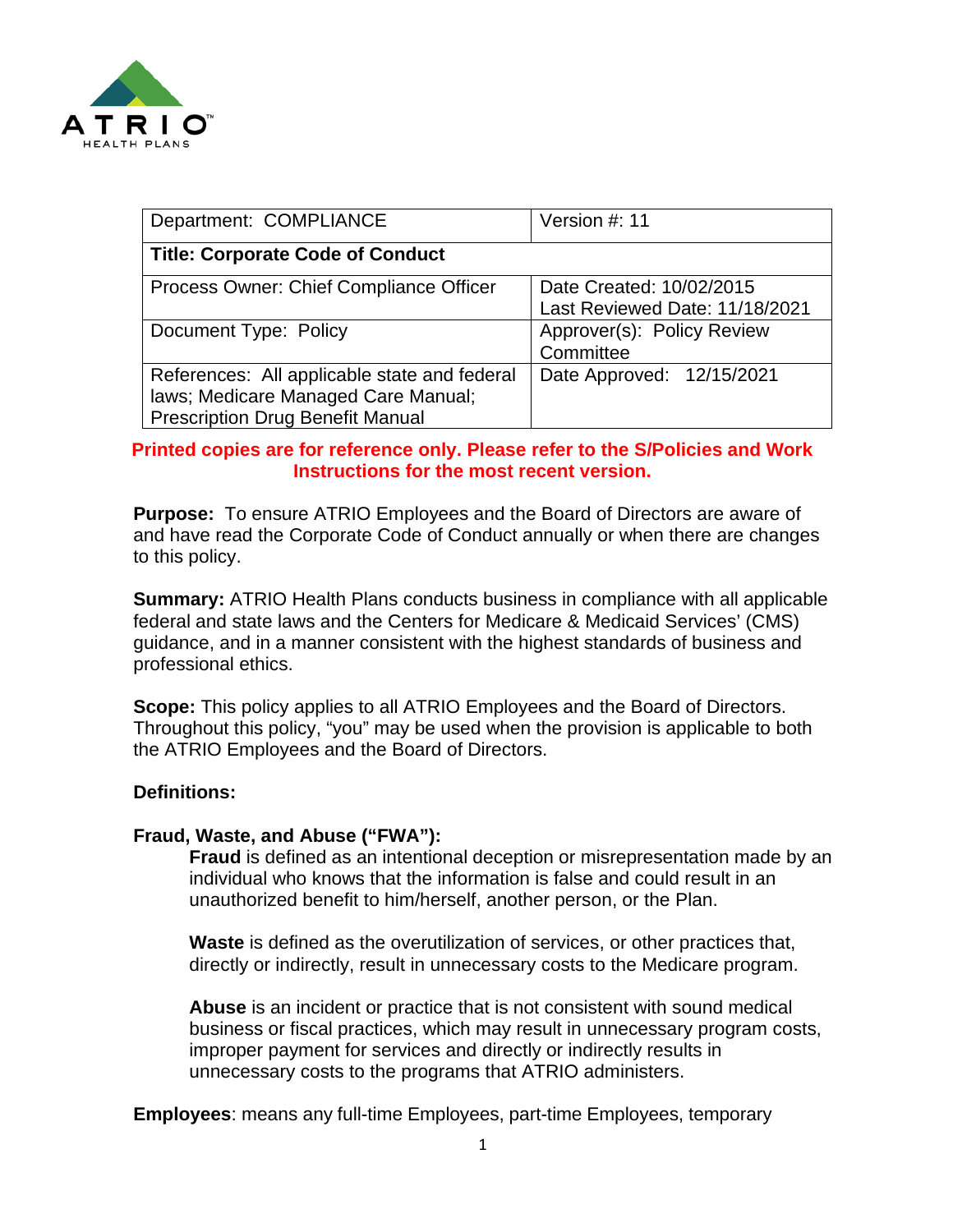

Employees and volunteers employed by ATRIO or Atrio Holding Company, and independent contractors.

**Non-compliance** is failure to adhere to any laws, regulations, CMS requirements, contractual requirements, company policies and procedures, and/or ATRIO's Code of Conduct. Noncompliance also means actions that may result in adverse impact to ATRIO members. Non-compliance includes but is not limited to:

- Members receiving untimely services or inaccurate plan information
- Inappropriate denial of benefits, services, medications
- Members being inappropriately held responsible for cost-sharing
- Failure to provide members access to due process (appeal)
- Failure to adhere to regulatory timeframes

Generally, a CAP will be required when an issue of Non-Compliance results in one or more of the following:

- Regulatory or Contractual violations
- Measurable beneficiary/member harm (financial liability, inability to access drugs or benefits)
- Repetitive/systemic issues, rather than a one-time occurrence

Issues that fall outside of the above parameters should be documented and addressed by the applicable operational owner(s) in a Process Improvement Plan (PIP).

**Plan** means ATRIO Health Plans.

**Outside Entities** means any person or company with whom you may encounter outside of the Plan. Examples include but are not limited to, vendors or Service Area Contractors (SAC).

## **Policy:**

You are asked to review this information carefully. If you are directed to do something that you believe is contrary to the ethical and legal representations of this code or suspect or detect that an issue of Non-Compliance exists, you are required to report the incident.

Noncompliant incidents may be reported as shown in the *Reporting/Investigation and Response* section of this policy (below).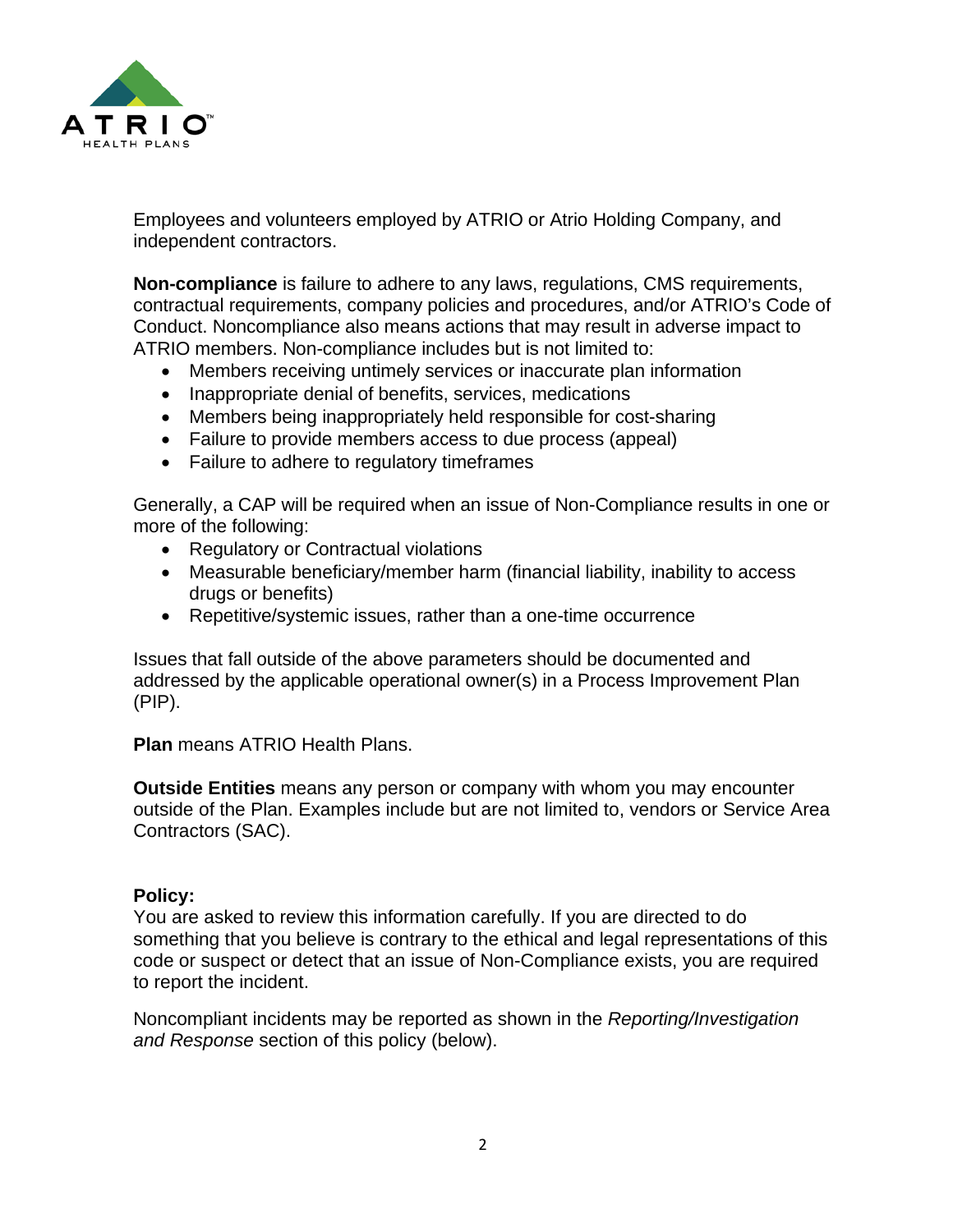

Failure to adhere to these standards can result in criminal and civil penalties and those actions found to defraud local and/or state health care programs may exclude individuals and entities from participation in Medicare programs.

# **Code of Conduct:**

ATRIO Health Plans recognizes that successful Plan administration relies upon the continued competence and integrity of its Employees and the Board of Directors, and that all policies and processes are in full compliance with all federal and state rules and regulations. The Corporate Code of Conduct provides guidelines that encourage and promote a working environment of legal, ethical, and professional standards.

These standards do not outline individual job or appointment responsibilities but provide a framework in which you must operate. No one standard can be written to cover every possible business situation, which may arise in the complex regulatory environment in which ATRIO operates. However, the use of available resources, including all state and federal regulations and guidance, ethical behavior, personal integrity, common sense and good judgment will help to identify appropriate action. If you have any doubts or concerns please contact your manager/supervisor, the Compliance Officer or the Chairman of the Board.

ATRIO Health Plans operates in a heavily regulated environment with a variety of areas that may be considered at-risk. An effective compliance program seeks to mitigate these risks while providing a high standard of quality care and service to ATRIO members. The various policies and procedures that describe ATRIO Employee's day-to-day operational activities and are fully compliant with our legal, regulatory, ethical, and professional responsibilities.

## **Conflict of Interest:**

You should not have any personal interests or outside activities that are incompatible or appear to compromise the integrity of the Plan. You are expected to maintain impartial relationships with all Outside Entities and to treat each interaction with the foremost interest of ATRIO in mind. You should avoid any outside financial interest, including gifts, that may influence a decision or action in the performance of your job requirements for the Plan.

ATRIO Health Plans has a separate *Conflict of Interest policy* that shall be given to each Employee and the Board of Directors annually. The *Conflict of Interest policy* outlines the expectations and requirements regarding conflicts of interest in more detail.

## **Confidentiality/Privacy**: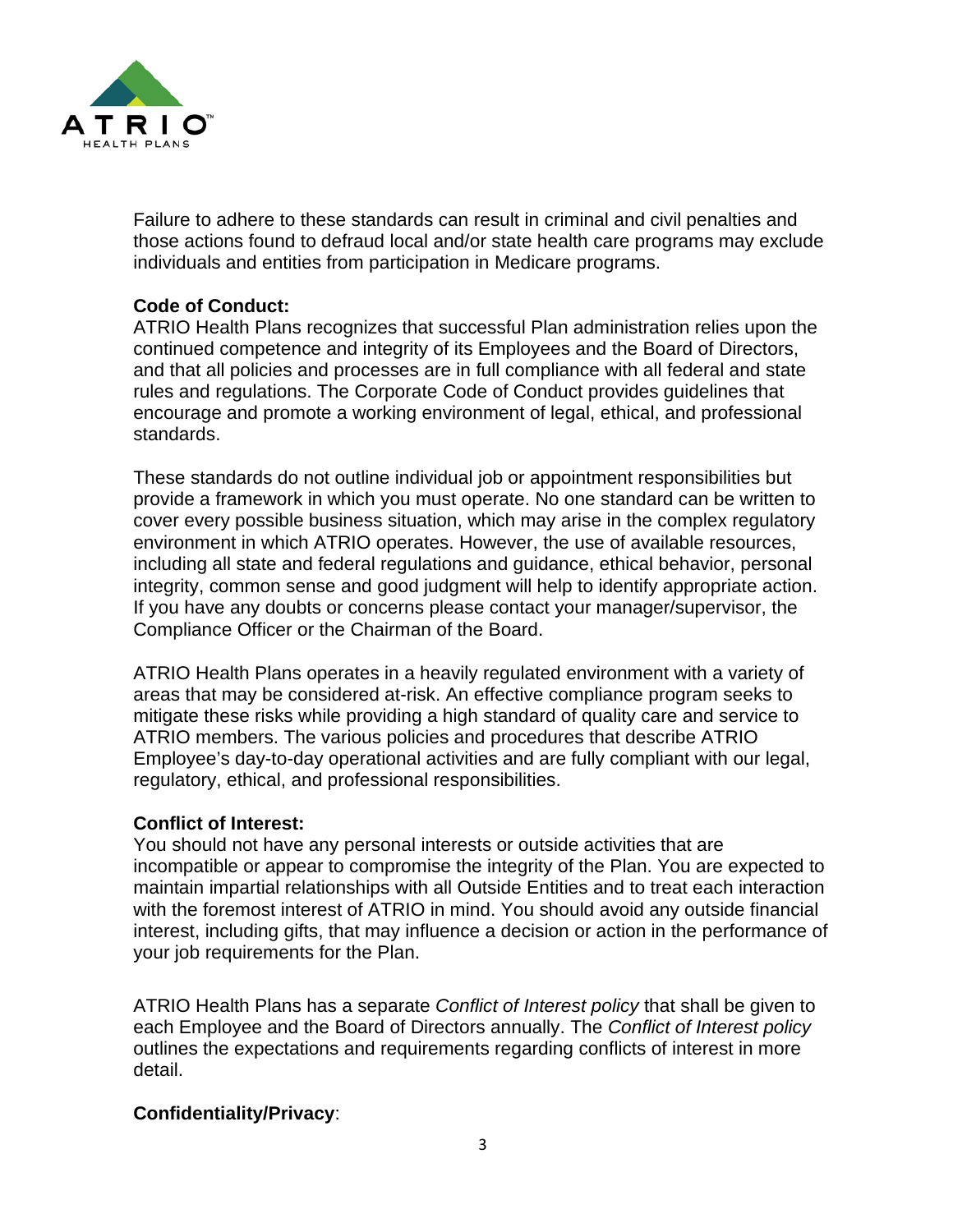

When a member is enrolled into ATRIO Health Plans, a substantial amount of medical, personal, and insurance information is collected and retained for purposes of enrollment, treatment, payment, and other health care operations. This information is also known as Protected Health Information (PHI), and the usage or disclosure of this information is governed by state and federal law including the Health Insurance Portability and Accountability Act of 1996 (HIPAA). ATRIO is required by law to make sure that this information is kept private and it is ATRIO's legal responsibility to ensure full compliance with these laws. You must never disclose, release, or access any PHI in a manner that violates ATRIO's policy, HIPAA and/or the privacy rights of a member. Member information will only be discussed in a business-related manner. You will not have access to any information unless it is necessary to perform your job.

Confidential information that is acquired during the course of your employment or appointment at ATRIO is not to be discussed except as needed to perform your duties. Upon termination for any reason(s), you are prohibited from retaining, copying or taking any information that is related to ATRIO Health Plans without express permission from the President/CEO.

Any violation of the company HIPAA/Privacy policy must be [reported immediately,](https://www.atriohp.com/compliance-at-atrio/) or as soon as reasonably possible.

#### **Employee Relations, Equal Opportunity Employer/Harassment:**

ATRIO Health Plans values the skills, assets, and talent each Employee brings to the organization. ATRIO is determined to provide an equal opportunity environment and will comply with all laws, regulations, and policies regarding personnel actions. We provide all new Employees an *Employee Handbook* which outlines these and other expectations. It is our policy to provide equal opportunity without regard to race, religion, color, national origin, age, gender, disability, marital status, veteran status, sexual orientation or identity, or any other characteristics protected by federal, state, or local laws. ATRIO Health Plans does not discriminate against anyone with a disability regarding terms of employment and will make reasonable accommodations for the disability or special needs of an Employee when the conditions allow us to do so.

As stated in the Employee Handbook, all employees should be committed to ATRIO's values and standards of conduct. Our values and standards are based on respect for all individuals and our business decisions are guided by this policy. We expect employees to conduct themselves in a manner that protects the interests and safety of all employees and ATRIO.

## **Fraud, Waste and Abuse:**

ATRIO Health Plans is committed to the detection and prevention of potential Fraud,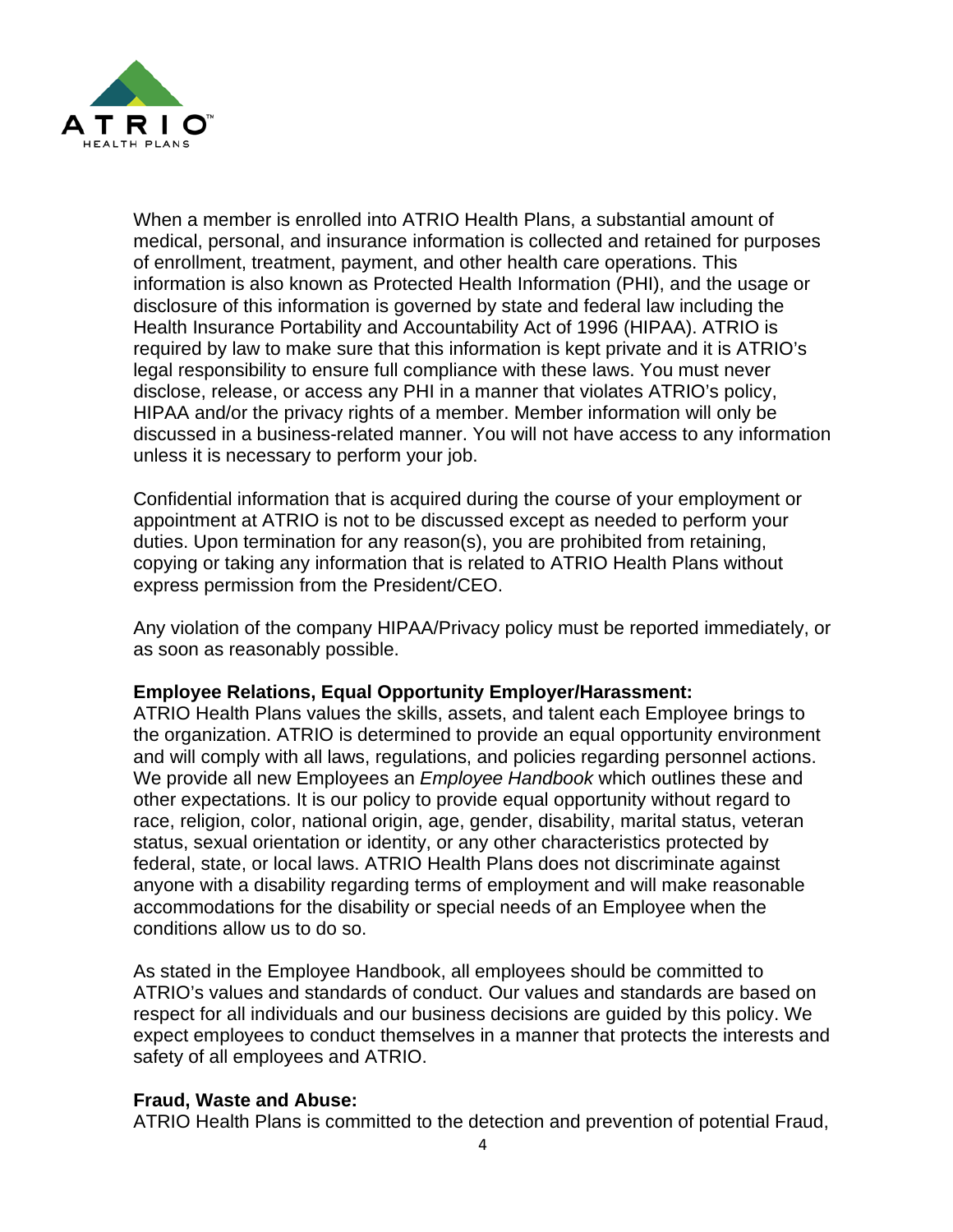

Waste, and Abuse activities.

If you are asked to do something you believe is contrary to this Code of Conduct, state or federal law, or the regulatory requirements under which ATRIO operates, you are required to [report the incident/occurrence.](https://www.atriohp.com/compliance-at-atrio/)

### **Reporting/Investigation and Response:**

ATRIO Health Plans has a confidential reporting process for all Employees or members of the Board of Directors to report known or suspected conduct or activities by any person engaged in the performance of duties for ATRIO that violates this Code of Conduct or any state or federal law. This process may also be used for individuals who are uncertain whether an action violates this Code of Conduct and would like to communicate with the Plan on a confidential basis.

All reports will be treated with respect and held in the strictest of confidence. ATRIO prohibits retribution or retaliation against any person who in good faith raises a legal or ethical concern, suspected violation of this Code of Conduct, or a suspected violation of state or federal law or cooperating with an investigation. Neither you nor any of ATRIO's agents will engage in intimidation and/or retaliation for reporting a possible violation or participating in the investigation of an alleged violation. Confirmed intimidation and/or retaliation will result in disciplinary action, up to and including termination.

Questions or concerns about potential compliance issues or violations may be addressed to any of the following:

- Your supervisor or manager
- The Compliance Officer
- The President/CEO
- The Chairman of the Board
- Compliance Hotline: 877-309-9952
- Website reporting at atriohp.com
- Anonymously PO Box 12645, Salem, OR 97309
- Anonymously [www.atriohp.com/compliance-at-atrio/incident](http://www.atriohp.com/compliance-at-atrio/incident-reporting-form)[reporting-form.](http://www.atriohp.com/compliance-at-atrio/incident-reporting-form)
- Human Resources

Reports that are made anonymously will be investigated and acted upon in the same manner as reports made by individuals who choose to identify themselves.

A prompt, appropriate, and confidential investigation will be conducted on all incidents reported. The Compliance Officer will coordinate the investigation and include Human Resources and/or the Chief Legal Officer as necessary. The issue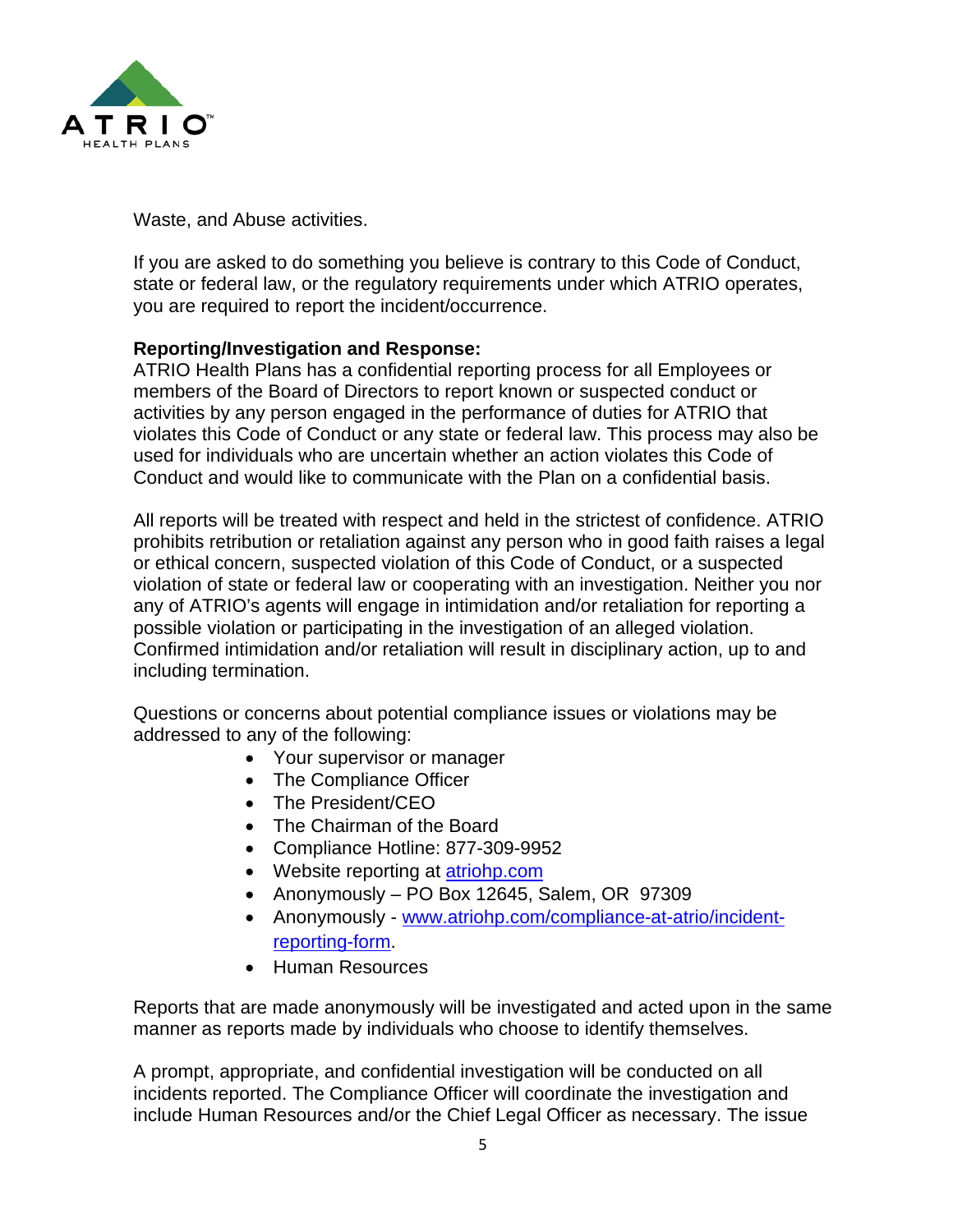

will be reported, along with the investigation and any findings to Audit & Compliance Committee to ensure a complete review. Once a reported incident is researched through the investigation process, the Compliance Officer will recommend any appropriate corrective action required.

## **Your Responsibilities:**

- Act with honesty and integrity and in full compliance with the Code/Standards of Conduct;
- Promote honest and ethical behavior within the company;
- Avoid conflicts of interest, and to promptly disclose any potential conflict for further evaluation;
- Comply with all applicable state and federal rules and regulations;
- Respect the confidentiality of all information acquired in the course of your work and to not access or disclose information that violates the Confidentiality/Privacy policies of ATRIO;
- Follow the *Acceptable Use Policy* that explains requirements and expectations around information security and the use of ATRIO technological equipment, social media, and websites.
- [Report](https://www.atriohp.com/compliance-at-atrio/) any violations of this Code/Standards of Conduct or any violations of local, state or federal law;
- Disclose any indictment or potential indictment with regard to a felony, a misdemeanor involving Fraud or dishonesty, or any crime punishable by imprisonment for more than one year, and
- Disclose any exclusions by the federal Department of Health and Human Services (DHHS) Officer of the Inspector General (OIG) or General Services Administration (GSA), or other entity as required.

# **Training:**

ATRIO administers general compliance and Fraud, Waste, and Abuse training annually to all Employees and the members of the Board of Directors. HIPAA training is also required for all Employees. Training is distributed within 90 days from hire or appointment, and annually thereafter. Failure to complete training will result in disciplinary action up to and including termination of employment or appointment.

The Compliance Program and this Code of Conduct are mandatory policies of ATRIO Health Plans. You must sign the following page indicating you have received, read and understand this policy. ATRIO Health Plans endeavors to ensure that all business activity is conducted in full compliance with all contracts, state, and federal laws that govern the business activities of ATRIO. No policy will be created that undermines this intent. ATRIO will not tolerate any activity that violates these provisions.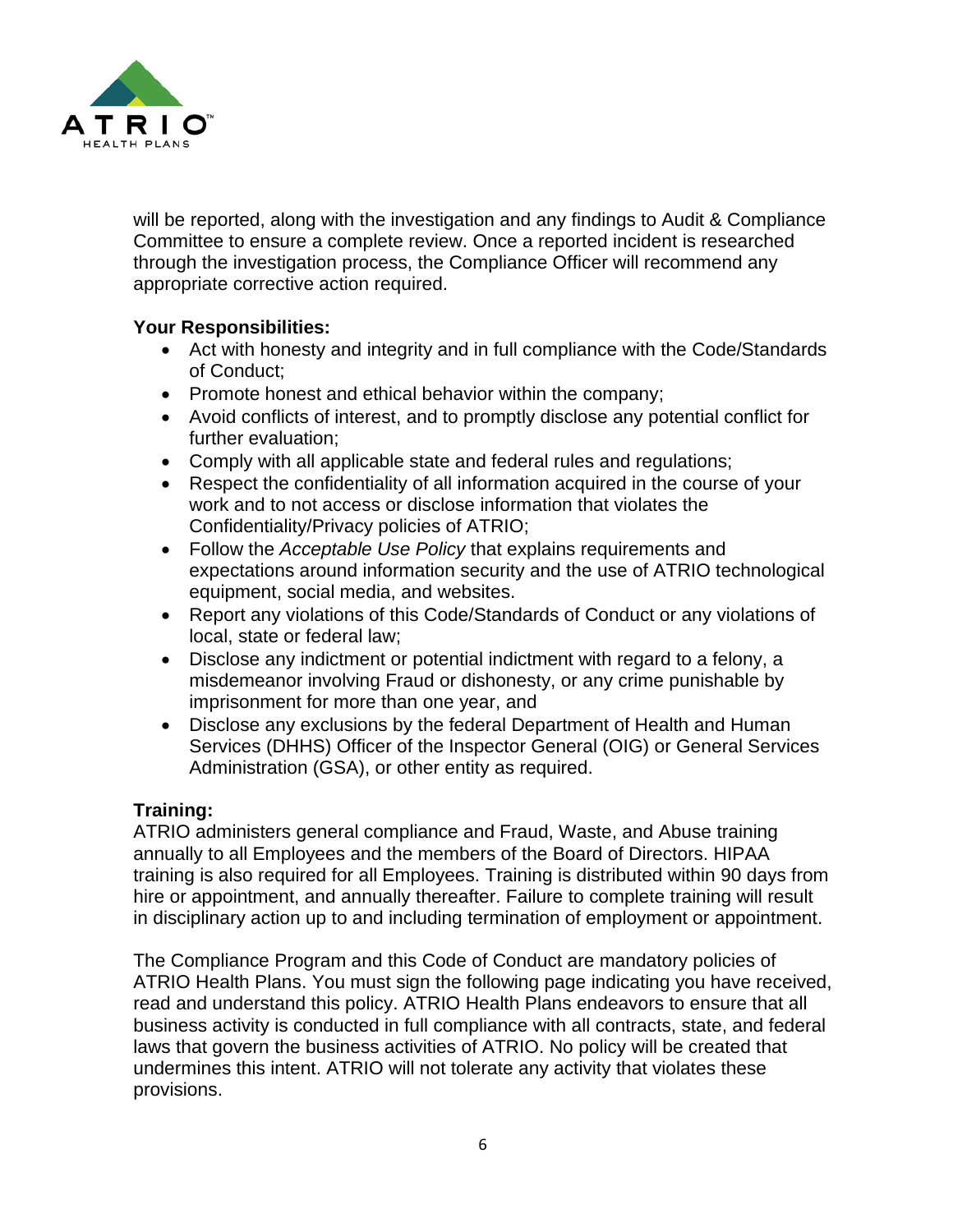

## **Resources include:**

[ATRIO Compliance Program document](https://www.atriohp.com/documents/Compliance-Program-Summary.pdf) Employee [Handbook](file://atriodb/ATRIO-South/ATRIO_RESOURCES) Information Services Acceptable Use Policy